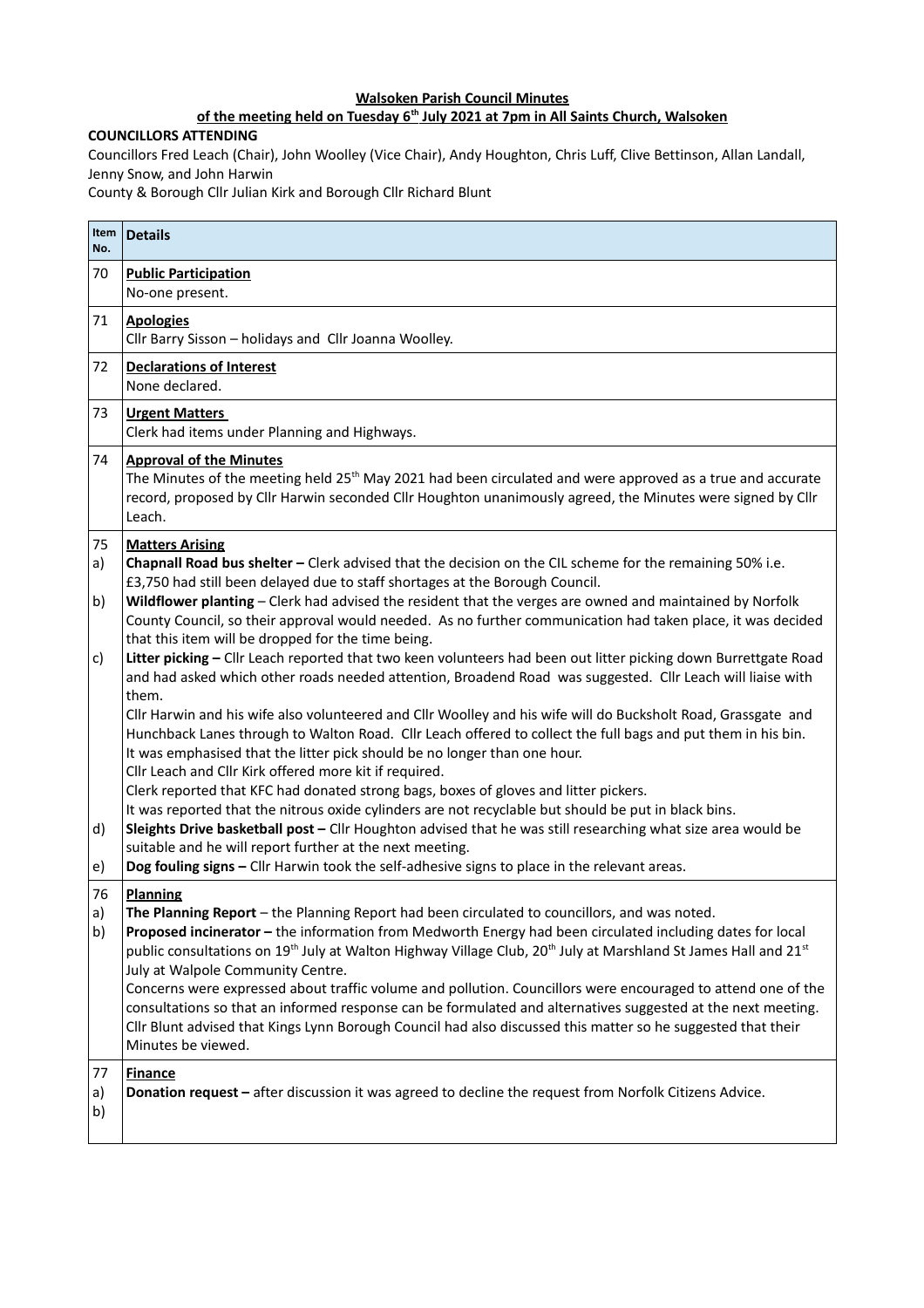| Item<br>No.          | <b>Details</b>                                                                                                                                                                                                                                                                                                                                                                                                                                                                                                                                                                                                                                                                                                                                                                                                                                                                                                                                                                                                                                                                                                                                                                                                                                                                                                                                                                                                                                                                                                                                                                                                                                                    |                                                                                       |                   |            |              |  |
|----------------------|-------------------------------------------------------------------------------------------------------------------------------------------------------------------------------------------------------------------------------------------------------------------------------------------------------------------------------------------------------------------------------------------------------------------------------------------------------------------------------------------------------------------------------------------------------------------------------------------------------------------------------------------------------------------------------------------------------------------------------------------------------------------------------------------------------------------------------------------------------------------------------------------------------------------------------------------------------------------------------------------------------------------------------------------------------------------------------------------------------------------------------------------------------------------------------------------------------------------------------------------------------------------------------------------------------------------------------------------------------------------------------------------------------------------------------------------------------------------------------------------------------------------------------------------------------------------------------------------------------------------------------------------------------------------|---------------------------------------------------------------------------------------|-------------------|------------|--------------|--|
|                      |                                                                                                                                                                                                                                                                                                                                                                                                                                                                                                                                                                                                                                                                                                                                                                                                                                                                                                                                                                                                                                                                                                                                                                                                                                                                                                                                                                                                                                                                                                                                                                                                                                                                   | Payments and receipts - the schedule below had been circulated.                       |                   |            |              |  |
|                      | PAYMENTS TO BE MADE ONLINE or by<br><b>CHEQUE</b>                                                                                                                                                                                                                                                                                                                                                                                                                                                                                                                                                                                                                                                                                                                                                                                                                                                                                                                                                                                                                                                                                                                                                                                                                                                                                                                                                                                                                                                                                                                                                                                                                 | <b>DETAILS</b>                                                                        | <b>NET AMOUNT</b> | <b>VAT</b> | <b>TOTAL</b> |  |
|                      | Mrs A Williams                                                                                                                                                                                                                                                                                                                                                                                                                                                                                                                                                                                                                                                                                                                                                                                                                                                                                                                                                                                                                                                                                                                                                                                                                                                                                                                                                                                                                                                                                                                                                                                                                                                    | Net salary 17 <sup>th</sup> May to 4 <sup>th</sup> July 2021                          | £731.83           | £0.00      | £731.83      |  |
|                      | Mrs A Williams                                                                                                                                                                                                                                                                                                                                                                                                                                                                                                                                                                                                                                                                                                                                                                                                                                                                                                                                                                                                                                                                                                                                                                                                                                                                                                                                                                                                                                                                                                                                                                                                                                                    | Expenses (£11) reimbursements £80.08                                                  | £69.08            | £0.00      | £69.08       |  |
|                      | <b>HM Revenue &amp; Customs</b>                                                                                                                                                                                                                                                                                                                                                                                                                                                                                                                                                                                                                                                                                                                                                                                                                                                                                                                                                                                                                                                                                                                                                                                                                                                                                                                                                                                                                                                                                                                                                                                                                                   | Income tax 17 <sup>th</sup> May to 4 <sup>th</sup> July 2021                          | £182.80           | £0.00      | £182.80      |  |
|                      | Westcotec                                                                                                                                                                                                                                                                                                                                                                                                                                                                                                                                                                                                                                                                                                                                                                                                                                                                                                                                                                                                                                                                                                                                                                                                                                                                                                                                                                                                                                                                                                                                                                                                                                                         | Maintenance June 2021                                                                 | £13.46            | £2.69      | £16.15       |  |
|                      | All Saints Church, Walsoken                                                                                                                                                                                                                                                                                                                                                                                                                                                                                                                                                                                                                                                                                                                                                                                                                                                                                                                                                                                                                                                                                                                                                                                                                                                                                                                                                                                                                                                                                                                                                                                                                                       | Donation for meeting venue                                                            | £25.00            | £0.00      | £25.00       |  |
|                      |                                                                                                                                                                                                                                                                                                                                                                                                                                                                                                                                                                                                                                                                                                                                                                                                                                                                                                                                                                                                                                                                                                                                                                                                                                                                                                                                                                                                                                                                                                                                                                                                                                                                   |                                                                                       |                   |            |              |  |
|                      |                                                                                                                                                                                                                                                                                                                                                                                                                                                                                                                                                                                                                                                                                                                                                                                                                                                                                                                                                                                                                                                                                                                                                                                                                                                                                                                                                                                                                                                                                                                                                                                                                                                                   | <b>TOTAL OF PAYMENTS</b>                                                              | £1,022.17         | £2.69      | £1,024.86    |  |
|                      |                                                                                                                                                                                                                                                                                                                                                                                                                                                                                                                                                                                                                                                                                                                                                                                                                                                                                                                                                                                                                                                                                                                                                                                                                                                                                                                                                                                                                                                                                                                                                                                                                                                                   | Cllr Snow proposed the payments be accepted, seconded by Cllr Luff, all in agreement. |                   |            |              |  |
| a)<br>b)             | <b>Highway matters</b><br>Green Lane pedestrian gates - these are now in place and Cllr Leach reported that residents had contacted him<br>to thank the Parish Council.<br>Parish Partnership Scheme - the Clerk reminded the Council that the grant is available again for the next<br>financial year year for local highway improvements, the closing date is 10 <sup>th</sup> December 2021. This year, 50%<br>funding had been received for the bus shelter replacement in Burrett Road and the passing places in<br>Sparrowgate plus 100% funding for the Green Lane gates.                                                                                                                                                                                                                                                                                                                                                                                                                                                                                                                                                                                                                                                                                                                                                                                                                                                                                                                                                                                                                                                                                  |                                                                                       |                   |            |              |  |
| 79                   | <b>Streetlighting</b><br>Nothing to report.                                                                                                                                                                                                                                                                                                                                                                                                                                                                                                                                                                                                                                                                                                                                                                                                                                                                                                                                                                                                                                                                                                                                                                                                                                                                                                                                                                                                                                                                                                                                                                                                                       |                                                                                       |                   |            |              |  |
| 80                   | <b>Allotments</b><br>Nothing to report.                                                                                                                                                                                                                                                                                                                                                                                                                                                                                                                                                                                                                                                                                                                                                                                                                                                                                                                                                                                                                                                                                                                                                                                                                                                                                                                                                                                                                                                                                                                                                                                                                           |                                                                                       |                   |            |              |  |
| 81<br>a)<br>b)<br>c) | <b>Churchyard matters</b><br>Damaged sapling - Cllr Landall reported that one of the recently planted saplings had been damaged. Cllr<br>Leach will sort out a replacement later in the year.<br>Holly bush - Cllr Landall requested that the tree is removed as the leaves and roots are causing problems on the<br>church path. He will get the relevant Church permission and this will be discussed further.<br>Idverde - Cllr Landall reported that he is having to remind Idverde to cover all points included in the contract,<br>but they are carrying out the grass cuts on time.                                                                                                                                                                                                                                                                                                                                                                                                                                                                                                                                                                                                                                                                                                                                                                                                                                                                                                                                                                                                                                                                        |                                                                                       |                   |            |              |  |
| 82<br>a)<br>b)<br>c) | Correspondence<br>QE Hospital, Kings Lynn - an email from a councillor of Springwood Ward had been circuclated asking for<br>support in requesting the Health Minister to fund a new hospital. Postcards were distributed for residents to<br>send to the Government. It was noted that Kings Lynn Borough Council and Norfolk County Council both<br>support this motion.<br>Clerk's resignation - Cllr Leach read out the Clerk's Letter of Resignation with effect from 19th July. Clerk<br>explained that this was purely due to a partial retirement and cutting back working hours and she had been<br>very happy working for the Council. Cllr Landall asked that a vote of thanks is minuted for her work over the 17<br>years she had been in office and thanks were echoed by the Chair and other councillors.<br>Cllr Leach advised that there were 17 applications received, although not all were suitable. A shortlist of five<br>had been drawn up and they had been intereviewed during the day by himself, Cllr John Woolley and the Clerk.<br>All three interviewers had agreed that one applicant was particularly suitable, although travel allowance<br>to/from March would have to be paid.<br>Council supported their choice and the Clerk will offer the job to the applicant.<br>Document storage - Clerk had boxed up 2 storage boxes with old Minute Books from 1934 and other historic<br>documents. Cllr Woolley had offered secure storage for them in Burrettfield Caravan Storage for a fee of £10<br>per annum.<br>A suggestion was made that the Norfolk records Office at County Hall would be interested in the Minute books. |                                                                                       |                   |            |              |  |
|                      | Clerk will investigate.                                                                                                                                                                                                                                                                                                                                                                                                                                                                                                                                                                                                                                                                                                                                                                                                                                                                                                                                                                                                                                                                                                                                                                                                                                                                                                                                                                                                                                                                                                                                                                                                                                           |                                                                                       |                   |            |              |  |
| 83                   | <b>Urgent Business</b><br>Nothing to report.                                                                                                                                                                                                                                                                                                                                                                                                                                                                                                                                                                                                                                                                                                                                                                                                                                                                                                                                                                                                                                                                                                                                                                                                                                                                                                                                                                                                                                                                                                                                                                                                                      |                                                                                       |                   |            |              |  |